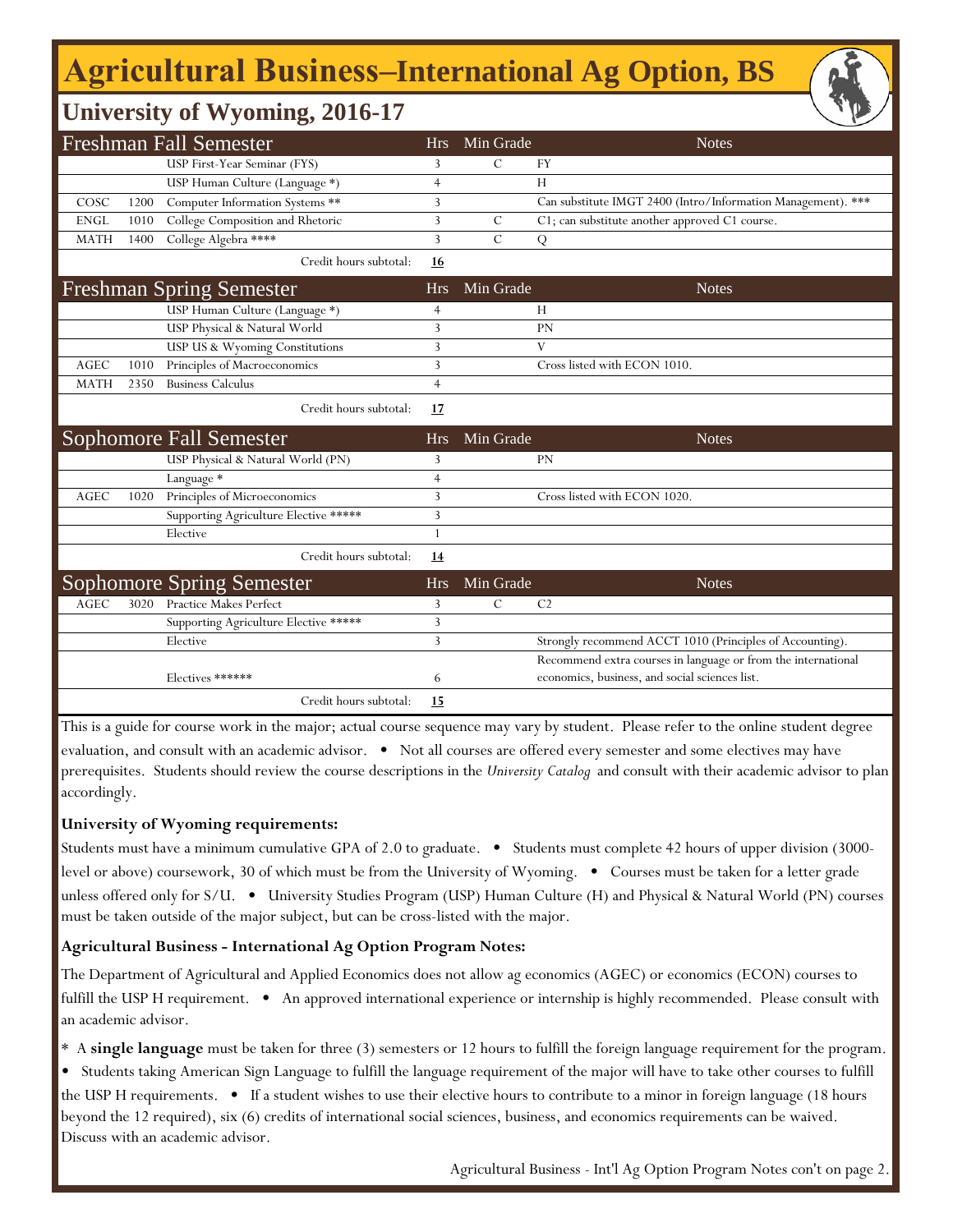# **Agricultural Business‒International Ag Option, BS**

## **University of Wyoming, 2016-17**

|                                                                                                                                      |      | <b>Junior Fall Semester</b>                                  | Hrs            | Min Grade | <b>Notes</b>                                                       |  |
|--------------------------------------------------------------------------------------------------------------------------------------|------|--------------------------------------------------------------|----------------|-----------|--------------------------------------------------------------------|--|
|                                                                                                                                      |      |                                                              |                |           | Cross listed with INST 3860; can substitute AGEC 4460 (Agriculture |  |
|                                                                                                                                      |      |                                                              |                |           | & Economic Development) or ECON 4700 (Economic                     |  |
| AGEC                                                                                                                                 | 3860 | Economics of World Food & Agriculture                        | 3              |           | Development).                                                      |  |
| <b>ECON</b>                                                                                                                          | 3010 | Intermediate Macroeconomics                                  | 3              |           |                                                                    |  |
| <b>STAT</b>                                                                                                                          | 2070 | Introductory Statistics for the Social Sciences              | $\overline{4}$ |           | Can substitute STAT 2050 (Fundamentals of Statistics).             |  |
|                                                                                                                                      |      |                                                              |                |           | Choose from the international economics, business, and social      |  |
|                                                                                                                                      |      | Track of Study Electives ******                              | 6              |           | sciences list.                                                     |  |
|                                                                                                                                      |      | Credit hours subtotal:                                       | <u>16</u>      |           |                                                                    |  |
|                                                                                                                                      |      | <b>Junior Spring Semester</b>                                | <b>Hrs</b>     | Min Grade | <b>Notes</b>                                                       |  |
| <b>INBU</b>                                                                                                                          | 1040 | Introduction to International Business                       | 3              |           | Cross listed with INST 1040.                                       |  |
| <b>ECON</b>                                                                                                                          | 3020 | Intermediate Microeconomics                                  | 3              |           |                                                                    |  |
|                                                                                                                                      |      |                                                              |                |           | Recommend AGEC 4050 (Agribusiness Marketing) or MKT 3210           |  |
|                                                                                                                                      |      | Upper Division Ag Econ Elective *******                      | 3              |           | (Intro to Marketing).                                              |  |
|                                                                                                                                      |      |                                                              |                |           | Recommend extra courses in language or from the international      |  |
|                                                                                                                                      |      | Elective ******                                              | 3              |           | economics, business, and social sciences list.                     |  |
|                                                                                                                                      |      |                                                              |                |           | Recommend a course from the international economics, business, and |  |
|                                                                                                                                      |      | Elective ******                                              | 3              |           | social sciences list                                               |  |
|                                                                                                                                      |      | Credit hours subtotal:                                       | <u>15</u>      |           |                                                                    |  |
|                                                                                                                                      |      | <b>Senior Fall Semester</b>                                  | <b>Hrs</b>     | Min Grade | <b>Notes</b>                                                       |  |
| AGEC                                                                                                                                 | 4060 | Agribusiness Management                                      | 3              |           | Can substitute AGEC 4450 (Negotiation).                            |  |
| AGEC                                                                                                                                 | 4600 | Community Economic Analysis                                  | 3              |           | Can substitute AGEC 4660 (Community & Economic Dev).               |  |
|                                                                                                                                      |      |                                                              |                |           | C3; can substitute AGEC 4970 (Technical Communication for          |  |
| AGEC                                                                                                                                 | 4965 | Agribusiness Strategy and Ethics Capstone                    | 3              | C         | Agribusiness).                                                     |  |
|                                                                                                                                      |      |                                                              |                |           | Choose from the international economics, business, and social      |  |
|                                                                                                                                      |      | Upper Div Track of Study Electives ******                    | 6              |           | sciences list.                                                     |  |
|                                                                                                                                      |      | Credit hours subtotal:                                       | <u>15</u>      |           |                                                                    |  |
|                                                                                                                                      |      | <b>Senior Spring Semester</b>                                | <b>Hrs</b>     | Min Grade | <b>Notes</b>                                                       |  |
| AGEC                                                                                                                                 | 4880 | Int'l Agricultural Trade, Markets and Policy                 | 3              |           | Can substitute ECON 4720 (International Trade).                    |  |
| <b>ECON</b>                                                                                                                          | 4740 | <b>International Finance</b>                                 | $\mathbf{3}$   |           |                                                                    |  |
|                                                                                                                                      |      | Upper Division Ag Econ Elective *******                      | 3              |           | Recommend AGEC 4500 (Agricultural Finance).                        |  |
|                                                                                                                                      |      |                                                              |                |           | Choose from the international economics, business, and social      |  |
|                                                                                                                                      |      | Upper Div Track of Study Elective ******                     | 3              |           | sciences list.                                                     |  |
|                                                                                                                                      |      | Credit hours subtotal:                                       | 12             |           |                                                                    |  |
|                                                                                                                                      |      | <b>TOTAL CREDIT HOURS:</b>                                   | 120            |           |                                                                    |  |
|                                                                                                                                      |      | Agricultural Business - Int'l Ag Option Program Notes con't: |                |           |                                                                    |  |
|                                                                                                                                      |      | ** Requires Math Placement Exam ≥ 2. (University standard)   |                |           |                                                                    |  |
| *** AGRI 1010 is an acceptable substitution for Wyoming community college transfer students.                                         |      |                                                              |                |           |                                                                    |  |
|                                                                                                                                      |      |                                                              |                |           |                                                                    |  |
| **** Requires MATH ACT $\geq$ 23, MATH SAT $\geq$ 600, Math Placement Exam $\geq$ 3, or $\geq$ C in MATH 0925. (University standard) |      |                                                              |                |           |                                                                    |  |
| ***** Supporting Ag Electives (6 hrs): Can be any course in the College of Ag & Natural Resources outside of the Department          |      |                                                              |                |           |                                                                    |  |
| of Agricultural and Applied Economics. • Credits earned in approved USP science courses offered within the College of Ag &           |      |                                                              |                |           |                                                                    |  |

Natural Resources can fulfill the supporting ag elective requirements. • Recommended courses include:

| AECL 1000        | Agroecology (4 hrs/PN)          | <b>ENTO 1000</b> | Insect Biology $(3 \text{ hrs/PN})$ OR        |
|------------------|---------------------------------|------------------|-----------------------------------------------|
| ANSC 1010        | Livestock Production (4 hrs)    | <b>ENTO 1001</b> | Insect Biology (4 hrs [w/ lab]/PN)            |
| <b>FDSC 1410</b> | Food and Our Well Being (3 hrs) | <b>REWM 2000</b> | Principles of Rangeland Mgmt (3 hrs) OR       |
|                  |                                 | <b>REWM 3020</b> | Nutritional Mgmt of Grazing Ungulates (4 hrs) |

Agricultural Business - Int'l Ag Option Program Notes con't on page 3.